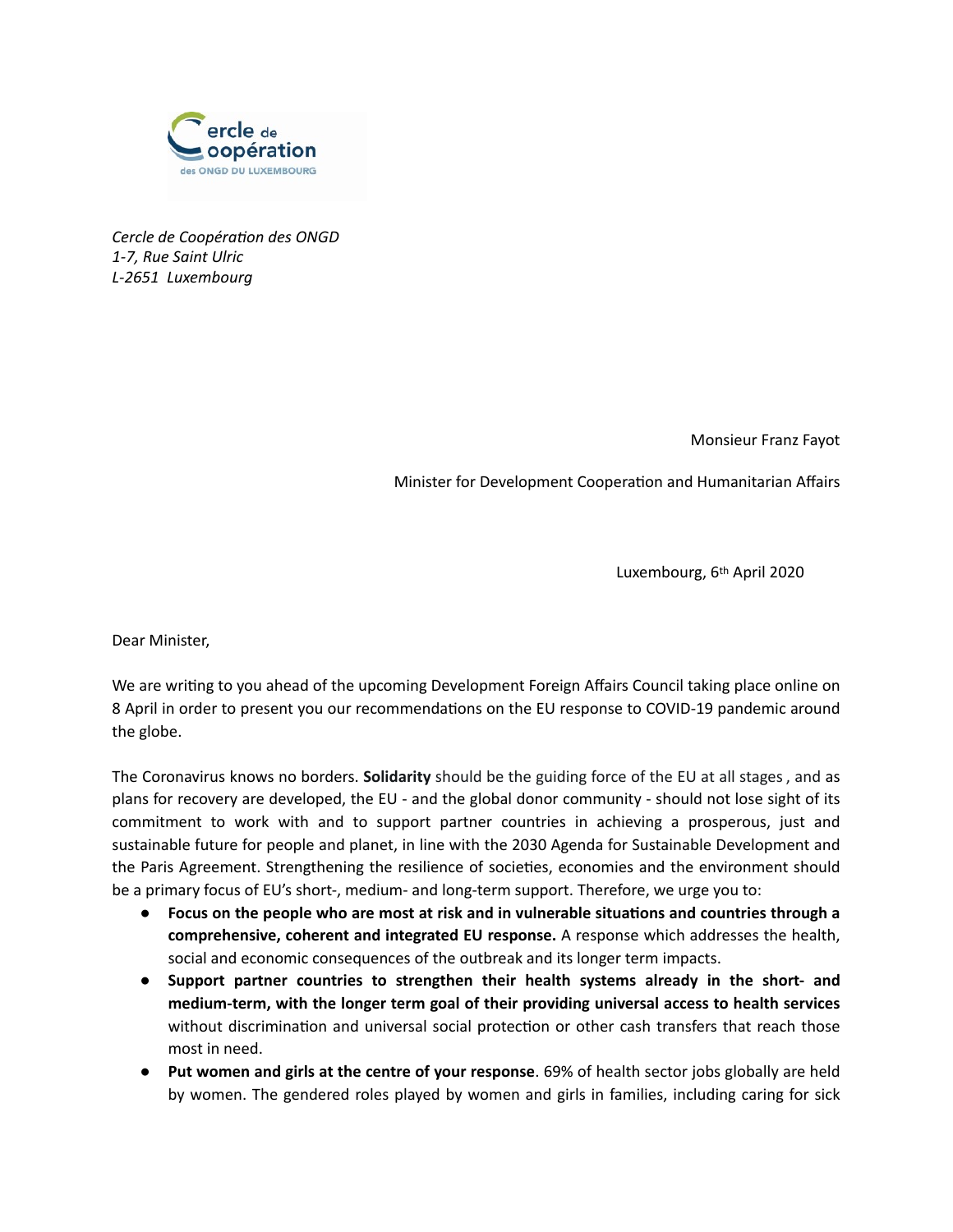family members, increases their exposure to the virus and they must therefore be both adequately protected and valued.

- **Ensure protec8on for women and girls at risk of sexual and gender-based violence**, which is likely to rise as a result of the confinement measures used to contain the virus.
- **Focus on strengthening food and nutrition security.** Territorial markets that provide most of the food consumed in the developing world will be affected and small-scale farmers are already losing the channels to sell the food they produce.
- **Prioritise support for local CSOs** which have extensive reach in delivering at the community level and working alongside the most marginalised and excluded groups, including women's networks.
- **To facilitate these responses, allocate appropriate resources** at Member State and EU level since redirecting current funding will not be sufficient and could be detrimental..
- **Adopt a longer-term systemic approach**. Work coherently to move from a symptomatic (shortterm emergency response) to a systemic longer term approach which prioritises people and supporting households and small and medium enterprises, including building people's resilience to weather the current crisis and crises to come.
- **•** Align support and policy responses with ambitions on climate change, biodiversity and wider **environmental protection**. There is both an opportunity and necessity to address climate change and environmental degradation, inequalities and resilience at the same time. In supporting partner countries in their recovery plans, the EU should take a coherent and integrated approach aiming clearly at achieving a green, equitable and resilient recovery.
- **•** Speak with one voice in the IMF and World Bank highlighting the need to cancel permanently all principal, interest and charges on sovereign external debt due in 2020 for all countries in need.

In the Annex you will find CONCORD Europe's detailed recommendations on the EU's support to address the COVID-19 pandemic around the Globe.

We hope that you will take our recommendations into account during your discussions and we look forward to the EU's response.

Yours truly,

Armand Drews Président du Cercle de Coopération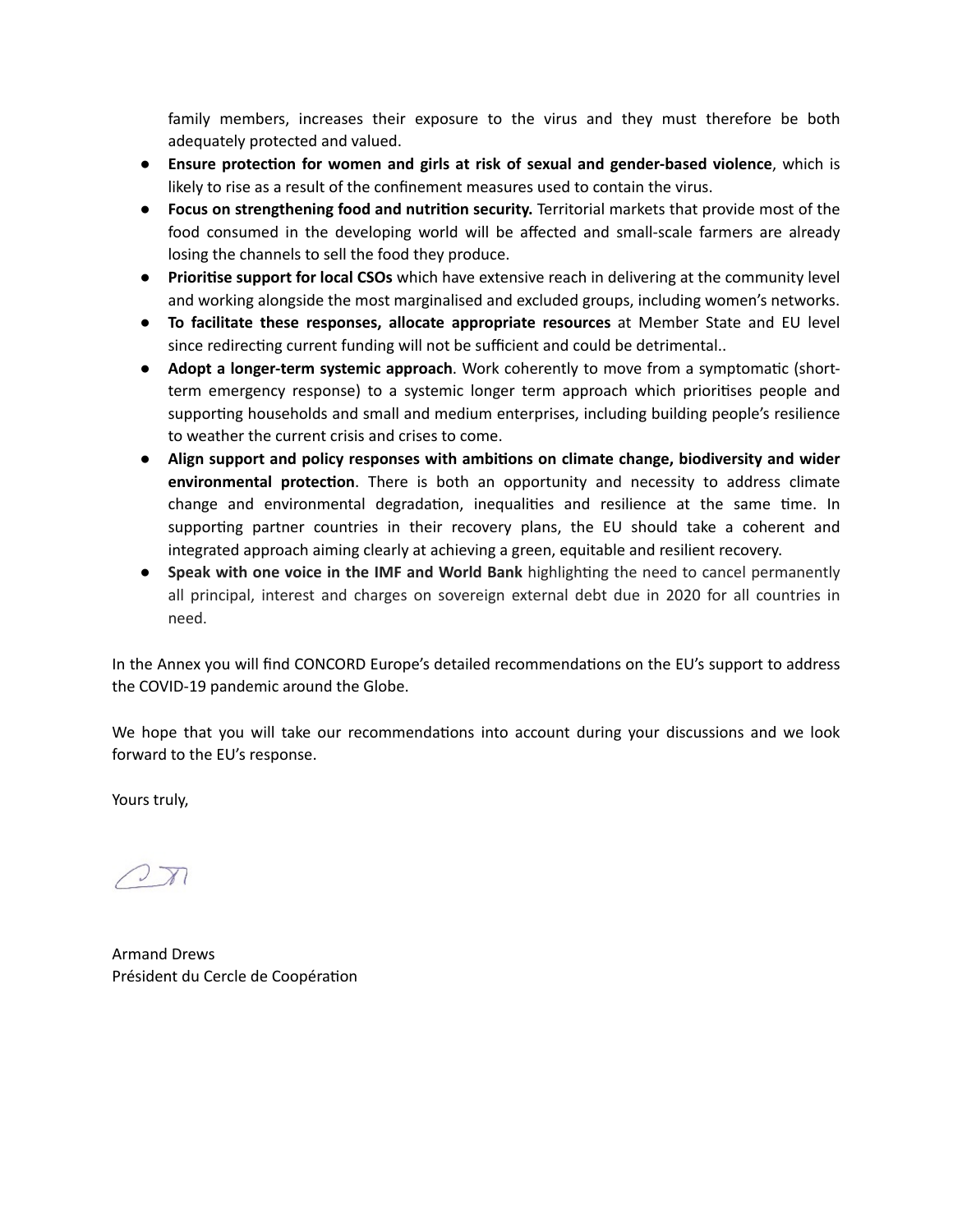# **CONCORD recommendations - EU response to the COVID-19 pandemic around the globe** 6 April 2020

This paper highlights the urgent actions that the EU and Member States, in coordination with global and regional institutions and mechanisms, should take to support partner countries in addressing the COVID-19 crisis, helping to save lives, providing relief to the most affected and marginalised people and addressing the profound social, political and economic impacts this crisis is already having and will continue to have in the medium to longer term.

# **Solidarity first**

Solidarity should be the guiding force of the EU at all stages, and as plans for recovery are developed, the EU - and the global donor community - should not lose sight of its commitment to work with and to support partner countries to achieve a prosperous and sustainable future for people and planet, in line with 2030 Agenda for Sustainable Development and the Paris Agreement. Strengthening the resilience of societies, economies and the environment should be a primary focus of the EU's long-term support. As stated b[y the European Parliament,](https://www.europarl.europa.eu/cmsdata/199500/STAMPED_D(2020)10983_McAllister%2520Tobe%2520Overtveldt%2520to%2520VP_HR_Commission_COVID%252019.pdf) we strongly believe that "*[t]his is the moment to step up our*  solidarity and to help contain and mitigate the impact of COVID-19".

The Coronavirus knows no borders. It is a global threat which demands a global response and requires the EU and its Member States to **allocate appropriate resources**. Solidarity is needed with all regions in the world - Africa, Asia, the Neighbourhood, Latin America, and the Caribbean and Pacific regions.

## **Need for coordinated response**

The EU's global response needs to be comprehensive, coherent and integrated, addressing the health, social and economic consequences of the crisis, as well as ongoing challenges such as the climate and environmental crises.

Joint analysis by partner countries, the EU and other global actors is needed to arrive at a common understanding of how resources can be best allocated to support partner countries through the multiple impacts that the new coronavirus is having on social and economic life, in the immediate through to the longer term. However, this should not be at the expense of ongoing humanitarian crises or pre-existing **development commitments**.

<span id="page-2-2"></span>We urgently need the EU to use its leadership to foster the adoption of a single, coordinated global plan **of action by the 12 agencies** which undersigned the WHO Global Action Plan for Healthy Lives and WellBeing for All<sup>1</sup> in order to mitigate and contain the epidemic through support for nationa[l](#page-2-0) governments and communities. According to the Global Preparedness Monitoring Board, at least \$8 billion in international funding is urgently needed for the immediate public health response with a focus on health system strengthening[.2](#page-2-1)

<span id="page-2-3"></span><span id="page-2-0"></span>[<sup>1</sup>](#page-2-2) https://www.who.int/sdg/global-action-plan

<span id="page-2-1"></span><sup>&</sup>lt;sup>[2](#page-2-3)</sup> https://apps.who.int/gpmb/assets/pdf/GPMB\_6March2020statement.pdf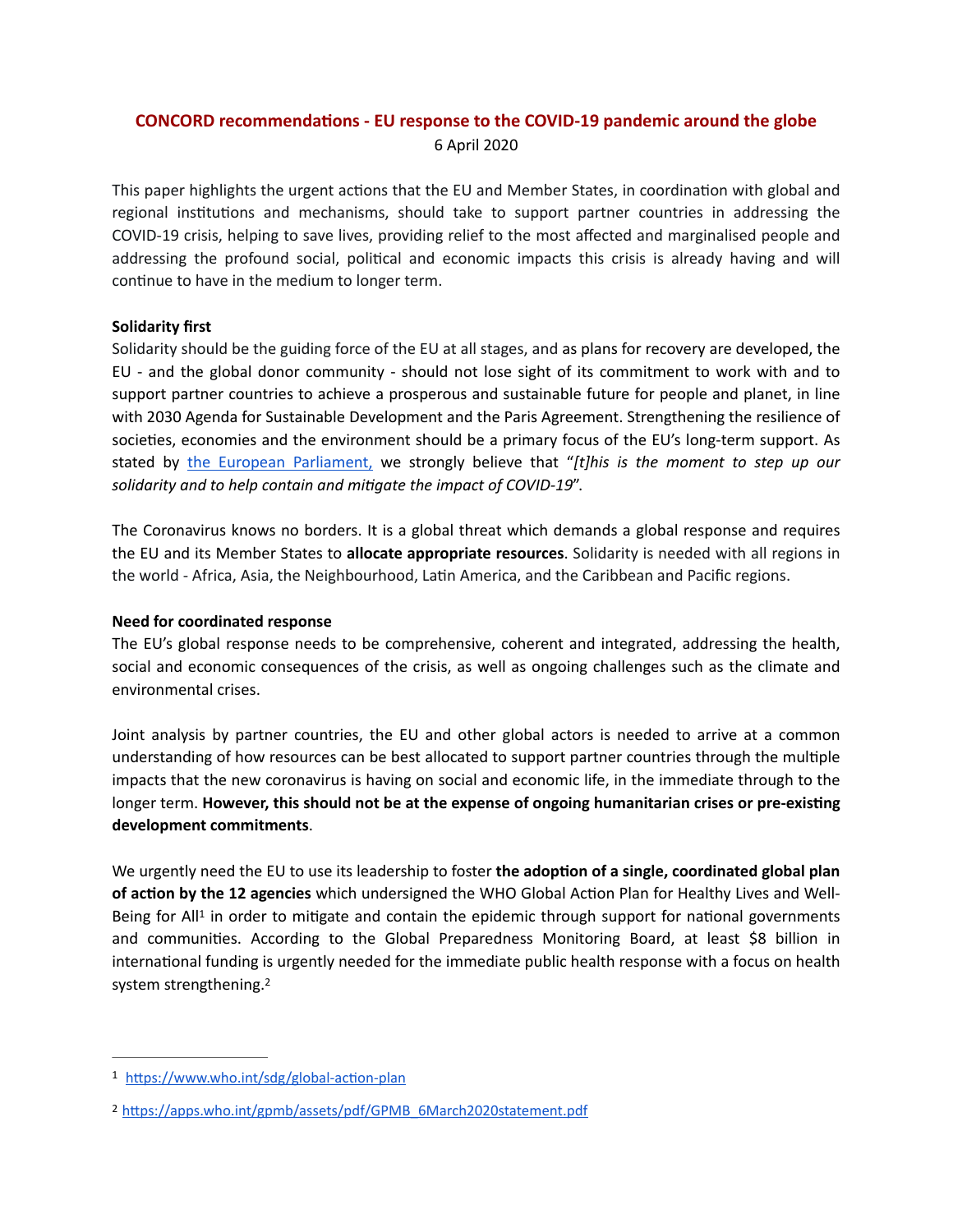Through political dialogue, the EU should ensure that COVID-19 response measures are designed in a way that minimises limitations on rights and freedoms and impact on civic space. Where such limitations are necessary, a fundamental requirement is that all such measures be limited to the extent strictly required by the urgencyof the situation and states should, when possible, adopt short-term, renewable measures and include automatic sunset clauses.

#### **Universal access to health services**

<span id="page-3-2"></span>Developing countries face three times the risk of COVID-19 exposure, yet have *six times lower access to healthcare services<sup>[3](#page-3-0)</sup>*. The reasons for this include: the lack of domestic resources; high tax avoidance and other illicit financial flows; long-standing conditions imposed on governments by the IMF and the World Bank to drastically cut spending in public services including health; and the weight of debt[.](#page-3-1)<sup>[4](#page-3-1)</sup>

<span id="page-3-3"></span>It is in everyone's interest to ensure universal access to health services, without discrimination. Investing in good quality and resilient public health systems accessible to all is as important as ever, not only to respond to COVID-19, but also to ensure the continuity of other life-saving and public health interventions. The EU must prioritise funding to health systems strengthening and ensure that its support to partner countries is coordinated across all its institutions and with Member States. While COVID-19 is hitting everyone, the impacts of partner countries' government measures to contain it and ensure suitable healthcare to those who need it, might exacerbating existing inequalities. Therefore, the EU response must target support to the most marginalised people and people who are usually discriminated against in healthcare settings, such as homeless people, street vendors, workers in the informal sector, domestic workers, daily wage earners, agricultural workers, sex workers, migrants and people with disabilities. Support for refugees and those in humanitarian settings and conflict-affected countries must be boosted dramatically to slow the pace of spread were it to reach such locations.

## **Food security and nutrition**

An immediate concern relates to food security and nutrition, which are expected to be heavily impacted by the health crisis and the necessary responses, including limitations on travel and transportation and closure of public markets. Territorial markets through which most of the food is bought in the developing world will be affected, and small-scale farmers are already now losing the channels to sell the food they produce. It is important for the EU to support local initiatives, notably led by local authorities and producers' cooperatives, to connect local consumers and producers, as well as other initiatives to stabilise food prices on local markets and provide an enabling and stable context for smallholder farmers and other small-scale food producers. Support for food reserves, and cash or in-kind transfers depending on the local situation, should be considered as well.

## **Social protection and living income**

<span id="page-3-0"></span>[<sup>3</sup>](#page-3-2) CARE Analysis: https://www.care.org/newsroom/press/press-releases/care-analysis-vulnerable-countries-face-3-times-risk[covid-19-exposure](https://www.care.org/newsroom/press/press-releases/care-analysis-vulnerable-countries-face-3-times-risk-covid-19-exposure)

<span id="page-3-1"></span><sup>&</sup>lt;sup>[4](#page-3-3)</sup> The scale of the challenge is captured in recent Imperial College modelling. If the world acts decisively, the death toll can be limited to 800,000 deaths in sub-Saharan Africa and South Asia. Delay in suppressing coronavirus could lead to 3 million more deaths. No mitigation could lead to 2.4 million deaths in Africa alone. This is without taking into account the devastating social and economic impacts, which will add greatly to these numbers.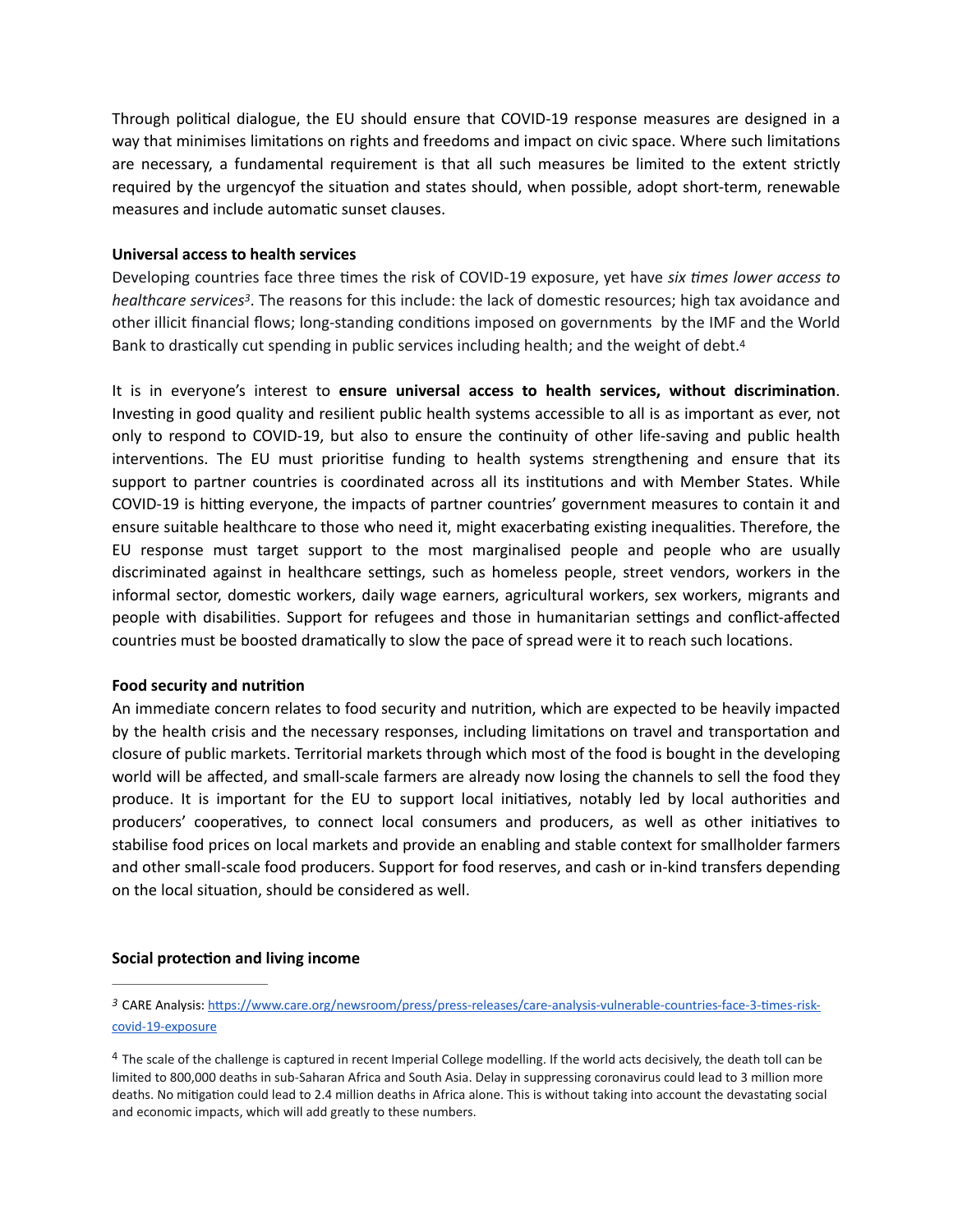The lockdowns and the closure of borders is having an immediate negative impact on the income of the poor and vulnerable households. Faced with similar scenarios, many EU Member States are strengthening their own social safety nets and providing additional financial/wage support. This is not a simple option for many countries across the world.

Where lockdowns are in place, social protection mechanisms are needed to support borderline and **vulnerable households**. This can be through cash-transfers (common in humanitarian response) or through a more sophisticated social system (if there is one in place). Here, civil society can play an important role in raising community awareness and helping to target those most in need or who might be missed by local authorities.

## **Education**

In the face of unprecedented school closures in 185 countries due to the COVID-19 pandemic, UNESCO estimates that around 1.54 billion children and youth are out of school or university. Many of them, especially girls, will never return to school. In contexts of extreme poverty, vulnerability or crisis, where education was already a struggle, there is even a greater need to ensure every child and youth can continue to access education and learning. Stakeholders must **prioritise education responses that keep children and youth safe, supported and learning, during and after the pandemic**. In particular, the most excluded children – including those who have never been to school and those with disabilities – must be prioritised to ensure they are not left even further behind. Teachers, non-formal education providers and communities must be supported to ensure inclusive methods of distance learning are adopted and communicated. Civil society organisations have long-standing experience in the formal, non-formal and informal education sector, including in distance learning.

Through Global Citizenship Education the EU should facilitate the adaptation of people to a longer-term systemic change brought by the COVID-19. This will promote an increased awareness and understanding of the interdependent dynamics and processes between local and global levels.

## **A gender-responsive approach to COVID-19**

69% of health sector jobs globally are held by women, and women's gender role in families which include caring for sick family members, increases their exposure to the virus. They are therefore both a high-risk population group, and an important resource to curb the spread of the disease as they are frontline responders.

In addition, increased confinement and isolation at home increases the risk of domestic and sexual violence, while women and girls are cut off from essential protection services and social networks. The economic fallout will heavily impact girls and women in the most deprived communities, with a sharp rise in the burden of unpaid domestic care work and millions of girls possibly being driven into child marriage, trafficking and survival sex by poverty and recession. Challenges with accessing sexual and reproductive health information services - including contraception, safe abortion and HIV medicationswill further exacerbate the risks to girls' and women's health and lives. Therefore, the **EU and Member States' response cannot be gender-blind: it must be informed by a gender analysis applying an intersectionality lens**. It is also crucial to engage and resource women's organisations, networks and grassroots collectives at local level, as they count large constituencies that can be quickly mobilised.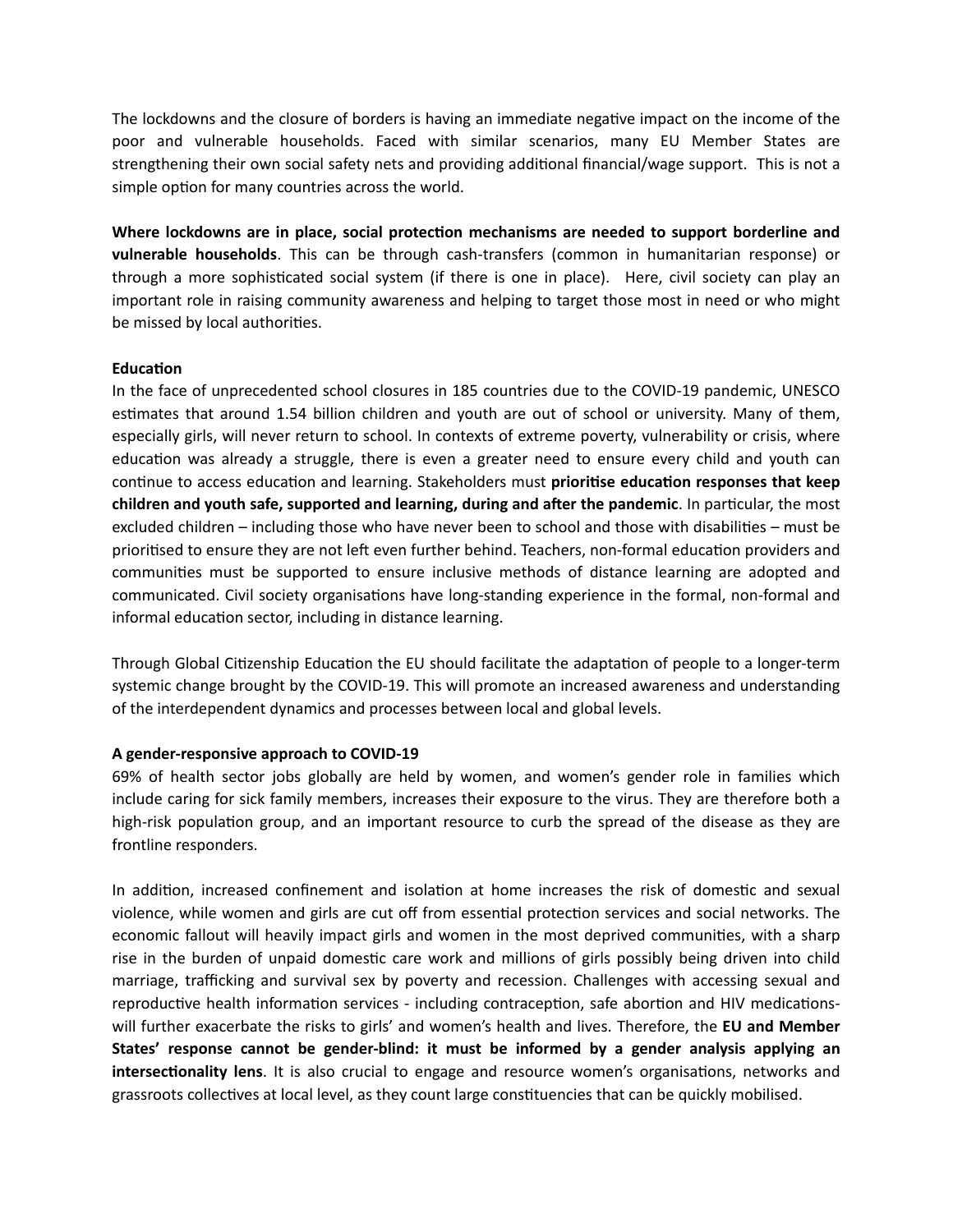#### **Interlinkages with climate change and environment**

In drawing up recovery plans to respond to the Covid-19 crisis in partner countries, there is both an opportunity and necessity to address climate change and environmental degradation, inequalities and resilience simultaneously. There is a real risk that recovery plans could exacerbate environmental crises and inequalities if badly designed. As climate change, pollution, ecosystem conversion and unsustainable land and natural resource use are increasing the frequency of global shocks and crisis, action to tackle the drivers of nature loss and climate change should be prioritised and fully integrated into recovery packages. Further, the EU's response packages in partner countries aimed at stimulating the economy should be aligned with ambitions on climate change, biodiversity and wider environmental protection as well as addressing inequalities and be screened for unintended negative environmental impacts.

#### **Support to Civil Society Organisations**

Restrictions on civil society space are an obstacle to development and humanitarian work, stifling a successful recovery after an emergency. The EU must promote enabling frameworks for civil society organisations to participate in the decision making and complement the governments' efforts to **overcome this crisis and its socioeconomic consequences**. Where countries have instituted lockdowns, the staff and volunteers of civil society organisations, who are providing vital community services, should be included in the list of key workers. To carry out these services, freedom of operation, movement and access to affected communities should be enabled including facilitation respect of protective measures and provision of protective materials for CSOs workers. To ensure coherence of action, the participation of local CSOs in national response plans, clusters and other coordination structures will be of paramount importance.

As civil society actors are already mobilising and supporting communities during this pandemic, it is **essential that they are supported financially with additional and flexible funding.** Therefore, the EU must ensure that CSOs can also access funds through direct donor funding and not, for example, through pooled fund mechanisms. For example, within the global UN appeal of US\$2.01 billion, only \$100 million is set aside for NGOs, which is highly insufficient, given that in many places only CSOs, and in particular local CSOs, are able to reach the populations most left behind.

#### **Civic space and human rights**

Freedom of expression, access to information, transparency and civic participation are more important than ever in times of pandemics, where states of emergency and exceptional restrictions on fundamental rights are being adopted in the name of protecting public health. Some governments are taking opportunistic advantage of the crisis to restrict civic freedoms, close civic space and criminalise criticism and dissent. At the beginning of the outbreak, some governments silenced doctors and whistleblowers and did not communicate in a timely and transparent manner the actual number of cases. Support to human rights, civic space, the rule of law and a participatory democracy therefore needs to be crucially continued, during and after the crisis. Moreover, EU Delegations should evaluate whether the extraordinary measures necessary to stop the spread of the virus are proportionate, nondiscriminatory, time-bounded and balanced by extraordinary protections. Control mechanisms should also be strengthened when security forces are given exceptional powers.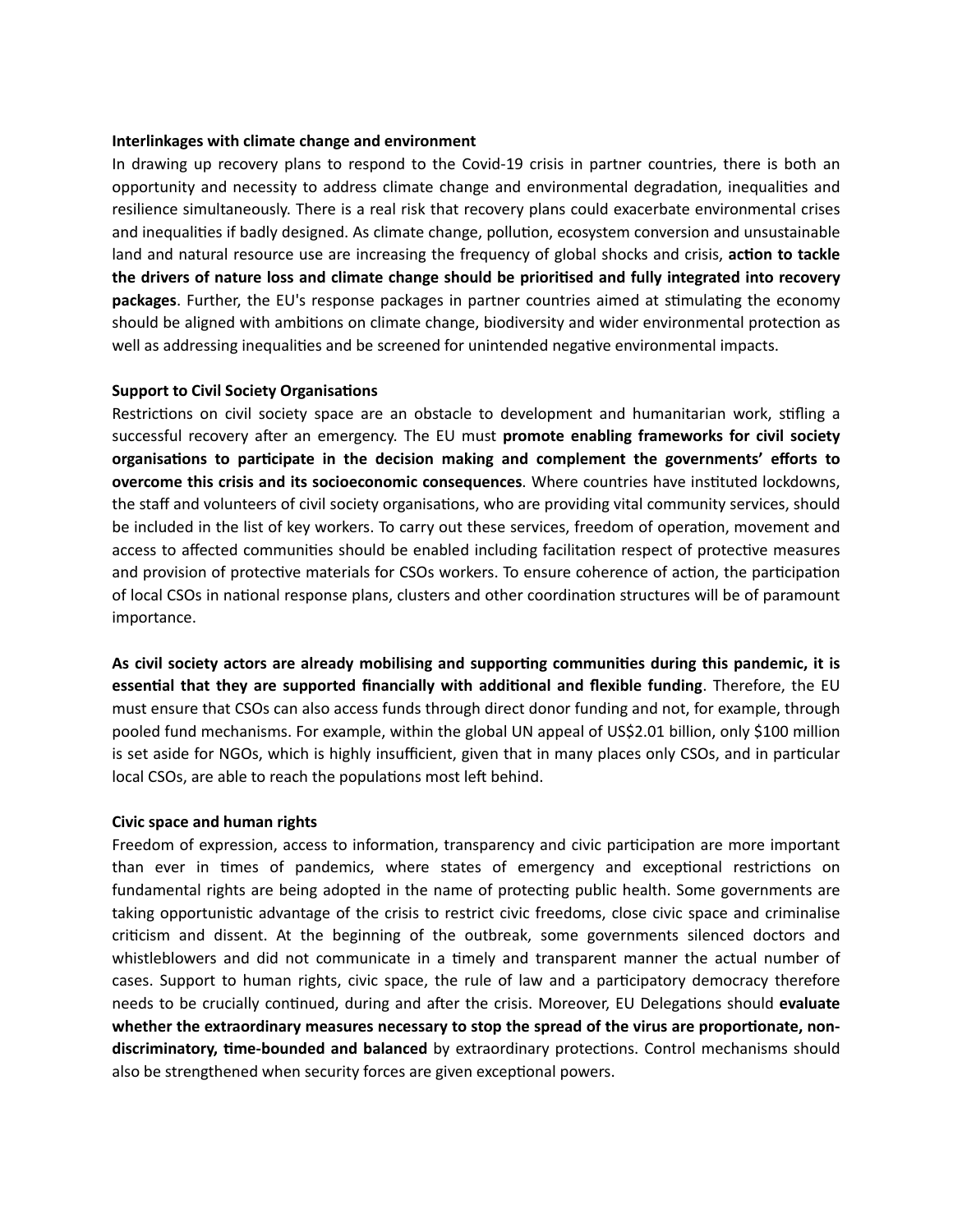Any COVID-19 response platforms should include civil society representatives, be gender-balanced and make deliberate efforts to create conditions conducive to women confidently and safely speaking out and contributing their views and expertise. Such measures are not to replace the state or local authorities, but to ensure the response to the pandemic reaches the most marginalised, and is **equitable, fair and non-discriminatory**. Civil society should also have space to support greater accountability of state institutions to all citizens, demanding that the authorities fulfil their obligations with regards to the emergency, including the protection of human rights.

Worldwide, many important political processes are being either cancelled, or turned into virtual assemblies or meetings, with the risk of excluding many parts of the population. It is paramount to ensure that COVID-19 does not exacerbate shrinking space, and step up efforts to maintain meaningful consultations with civil society where they were foreseen.

At EU level, this includes consultations on the programming of EU aid for the coming 2021-2027 period. COVID-19 must not undermine consultation processes. There are many innovative digital ways of ensuring diverse civil society input, which is essential for the ongoing pre-programming process for the NDICI. Without it, the development effectiveness principle of ownership cannot be respected and decisionmaking will be fundamentally flawed.

#### **Possible financial solutions**

At the very least, the EU and Member States need to maintain or where not achieved, realise their current ODA commitments. CONCORD sees a risk that donors may wish to prioritise post-COVID-19 domestic recovery plans, to the detriment of international solidarity. To make a real difference, we call for an increase in ODA.

At present there are calls to look for funding under the existing margin of heading 4, as well as to use reserves of the EDF. While we understand these calls, this is worrying in the light of the significant delay in the adoption of the new MFF, as use of these funds would mean that they are no longer available for use in 2021. As a result, we reiterate our **urgent call to come to an agreement on the MFF 2021-2027**, and support the [call of the Parliament](https://www.europarl.europa.eu/doceo/document/BUDG-PR-648529_EN.pdf?redirect) to have a contingency plan ready by 15 June "to provide a safety net to protect the beneficiaries of Union programmes".

We recommend that any multilateral efforts focus on providing *debt relief* and aid with the highest degree of concessionality, prioritising grant-based finance over loans for highly indebted countries and ensuring that there are *no grant/loan conditionalities* that would impose further cuts in public services. We encourage the **EU and MS to speak with one voice in the IMF and World Bank** to ensure that all principal, interest and charges on sovereign external debt due in 2020 are permanently cancelled for all countries in need. Developing countries should be allowed to stop observing IMF policy conditions where they undermine a government's capacity to mobilise resources to protect citizens from grave health risks, including hunger, thirst, and unsanitary conditions.

Any mid- to long-term recovery plans should maintain and strengthen existing environmental and **climate standards and policies**, and should avoid environmentally harmful activities. A transparent and complete screening of the environmental impacts of stimulus measures in partner countries would